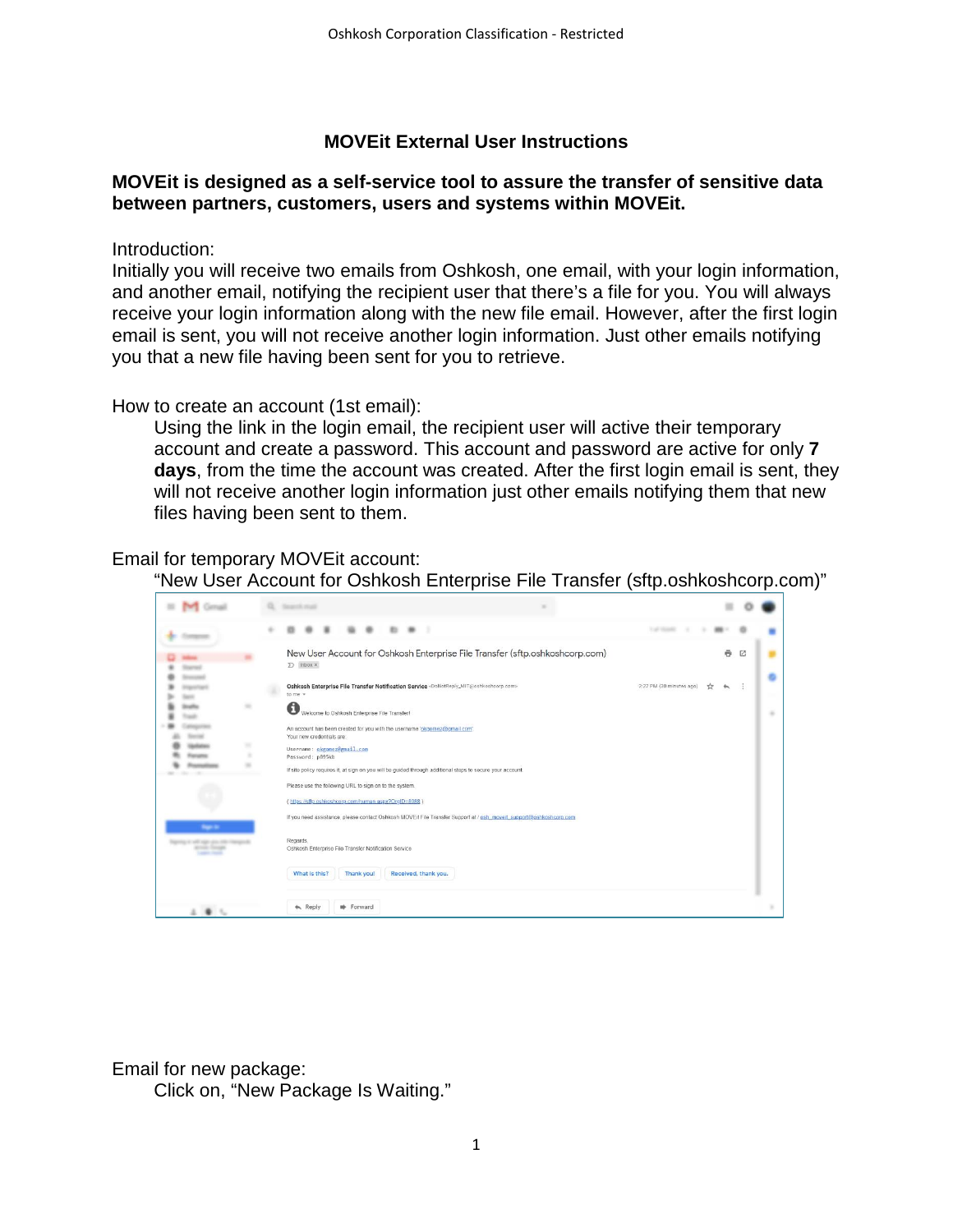|                                             |   | <b>Terms of Contact</b>                                                                                                                                                                                                                                                                  |                          |  |   |
|---------------------------------------------|---|------------------------------------------------------------------------------------------------------------------------------------------------------------------------------------------------------------------------------------------------------------------------------------------|--------------------------|--|---|
|                                             |   |                                                                                                                                                                                                                                                                                          | <b>DISTURBANCE</b>       |  |   |
|                                             |   | New Package Is Walting 11 3803                                                                                                                                                                                                                                                           |                          |  |   |
|                                             |   | via Oshkosh Enterprise File Transfer Notification Service CoNotheply Mill goshkoshcorp.com><br>to me $-$                                                                                                                                                                                 | 2.27 PM (36 minutes ego) |  | c |
|                                             |   | New Package Notication                                                                                                                                                                                                                                                                   |                          |  |   |
|                                             |   | Welcome to Oshkosh Enterprise File Transfert A new package has been posted for you.                                                                                                                                                                                                      |                          |  | ٠ |
|                                             | ٠ | Subject: Tosting<br>You will be required to supply credentials in order to login and access this package. These credentials will be provided to you either by the original sender or by another email notification                                                                       |                          |  |   |
|                                             |   | If site policy requires it, at sign on you will be guided through additional steps to secure your account.                                                                                                                                                                               |                          |  |   |
|                                             |   | Please use the following URL and your usemame/password to login and waw this package. You will also be given the opportunity to compose a secure reply to this package.<br>(filtes /falls eshkosticorp.com/human.aspx?CrofD-8086&hid12_messace&Ard06-533840503&hid06-854ptdSocefSomu4f1) |                          |  |   |
|                                             |   |                                                                                                                                                                                                                                                                                          |                          |  |   |
| <b>Septim</b>                               |   | Regards.<br>Osnicosh Enterprise File Transfer Not fication Service                                                                                                                                                                                                                       |                          |  |   |
| Free process require<br><b>EDITOR</b> THREE |   | Yes, I am Interested.<br>What is this?<br>I'm not interested.                                                                                                                                                                                                                            |                          |  |   |
|                                             |   |                                                                                                                                                                                                                                                                                          |                          |  |   |
|                                             |   | <b>ID</b> Forward<br><b>4.</b> Reply                                                                                                                                                                                                                                                     |                          |  |   |
| $\bullet$                                   |   |                                                                                                                                                                                                                                                                                          |                          |  | ٠ |

1. This will take you to the login page for ipswitch MOVEit. Enter the provided User and Password information, from the email.



| <b>Barbara</b> and the company<br>____ | ----<br><b>DEFENSE</b>                                                                                                                                                                                                                                  | ARI |
|----------------------------------------|---------------------------------------------------------------------------------------------------------------------------------------------------------------------------------------------------------------------------------------------------------|-----|
|                                        | $\odot$<br>Sign on successful<br><b>ipswitch</b> > MOVEit<br>Transfer<br>2017 Plus<br>Password Change Required<br>· Must be at least 6 characters.<br>· Must not contain or resemble Username.<br>· Must contain at least one letter and one<br>number. |     |
| ත                                      | New Password<br>$\frac{1}{2}$<br><br>Re-type Password<br>:翼<br><br><b>Change Password</b><br>Sign Out                                                                                                                                                   |     |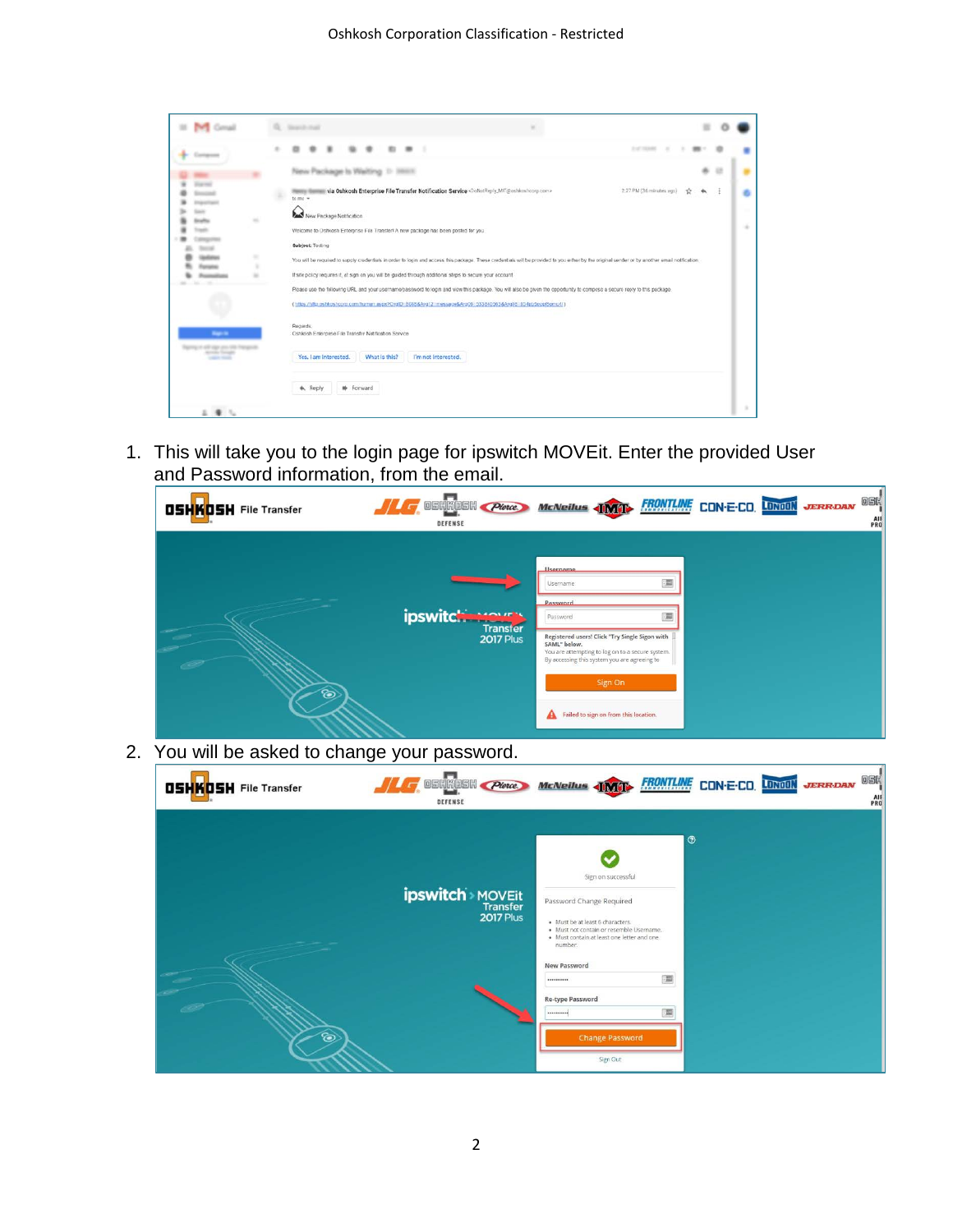3. If the new password meets the requirements, you'll get a successful notification screen.



4. This is the MOVEit home page.

| <b>OSHKOSH</b> File Transfer    | <b>1 F OSHKOSH Plote McNeilus (INT) FRONTING CON-E-CO, ONITOR</b><br><b>JERR DAN</b><br><b>DEFENSE</b> | osk <sup>i</sup><br>ARI |
|---------------------------------|--------------------------------------------------------------------------------------------------------|-------------------------|
|                                 | Signed onto Oshkosh Enterprise File Transfer as okgomez@gmail.com.<br><b>MY ACCOUNT</b>                | <b>SIGN OUT</b>         |
| <b>W</b> HOME                   | Welcome to Oshkosh Enterprise File Transfer! Please watch this area for important messages.            |                         |
| Powered by<br>ipswitch > MOVEit | Packages                                                                                               |                         |
|                                 | / My Mailboxes / Inbox/                                                                                |                         |
|                                 | Go To Mailbox Y                                                                                        |                         |
|                                 | $\vee$ Subject<br>Size From<br>Files<br>Date/Time                                                      |                         |
|                                 | $\Box$<br><b>Ed</b> Testing<br>1 KB<br>12/5/2018 2:27:54 PM<br>n.                                      |                         |
|                                 | <b>Checked Package Options:</b><br>Trash<br>Return to Mailboxes                                        |                         |
|                                 | <b>Package Actions</b><br><b>Send Package</b>                                                          |                         |
|                                 | <b>BLAAnnannannan nidensan handi</b>                                                                   |                         |

How to download a file:

1. Notice the new message from the Internal user in your MOVEit homepage, click on the message.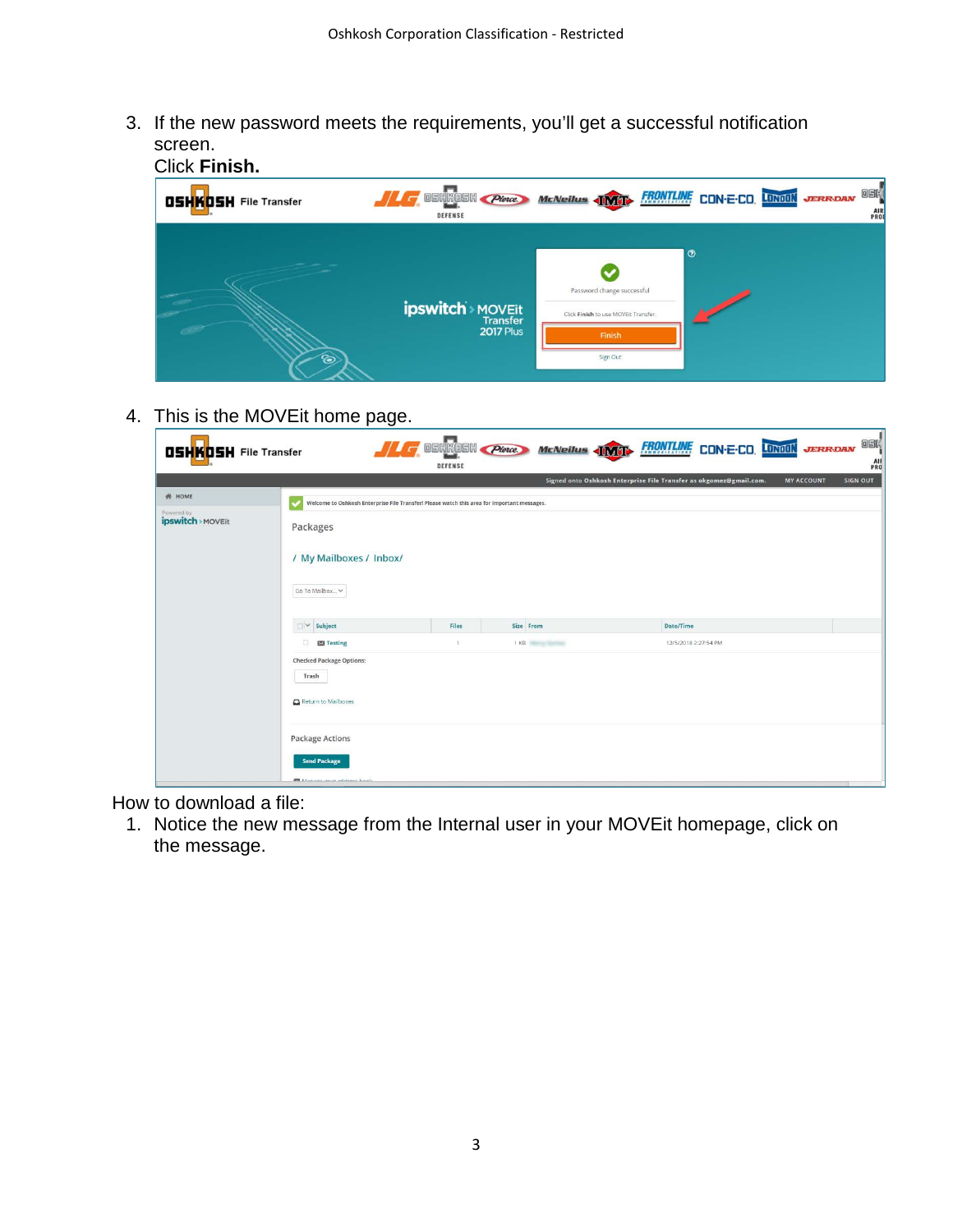| <b>OSHKOSH</b> File Transfer    |                                                                 | <b>DEFENSE</b>                                                                              |           | <b>A GENERAL PIONE MCNEILLE ANTE FRONTIANE CON-E-CO. UNITED JERREDAN</b> | oski<br>Alf<br>PRO                   |
|---------------------------------|-----------------------------------------------------------------|---------------------------------------------------------------------------------------------|-----------|--------------------------------------------------------------------------|--------------------------------------|
|                                 |                                                                 |                                                                                             |           | Signed onto Oshkosh Enterprise File Transfer as okgomez@gmail.com.       | <b>SIGN OUT</b><br><b>MY ACCOUNT</b> |
| <b>餐 HOME</b>                   |                                                                 | Welcome to Oshkosh Enterprise File Transfer! Please watch this area for important messages. |           |                                                                          |                                      |
| Powered by<br>ipswitch > MOVEit | Packages<br>/ My Mailboxes / Inbox/<br>Go To Mailbox            |                                                                                             |           |                                                                          |                                      |
|                                 | $\vee$ Subject                                                  | Files                                                                                       | Size From | Date/Time                                                                |                                      |
|                                 | <b>ES</b> Testing                                               |                                                                                             | 1 KB      | 12/5/2018 2:27:54 PM                                                     |                                      |
|                                 | <b>Checked Package Options:</b><br>Trash<br>Return to Mailboxes |                                                                                             |           |                                                                          |                                      |

## 2. Click on the **Download** button.

| <b>OSHKOSH</b> File Transfer                     | osr <sup>i</sup><br><b>THE DISHIKOSH Place</b><br>McNeilus <b>IMT</b> FRONTLINE<br><b>CON-E-CO. LONGON</b><br><b>JERR DAN</b><br>AR<br><b>DEFENSE</b> |
|--------------------------------------------------|-------------------------------------------------------------------------------------------------------------------------------------------------------|
|                                                  | Signed onto Oshkosh Enterprise File Transfer as okgomez@gmail.com.<br><b>SIGN OUT</b><br><b>MY ACCOUNT</b>                                            |
| <b>餐 HOME</b><br>Powered by<br>ipswitch > MOVEit | Package from <b>Number</b><br>Reply All<br>Reply<br>Mark As Not New<br>Trash<br>Forward<br>To:                                                        |
|                                                  | at 12/5/2018 2:27:54 PM<br>From:<br>Subject: Testing<br>Mailbox: / My Mailboxes / Inbox/<br>test                                                      |
|                                                  | Files:<br>□ Test.txt 図 (61 B)<br><b>Download</b><br>Total: 61 B                                                                                       |
|                                                  | Reply<br>Reply All<br>Mark As Not New<br><b>Move</b><br>Trash<br>Move to: /Sent V<br>Forward<br>View Package History - A View Print Friendly          |
|                                                  | Return to Mailbox                                                                                                                                     |

### How long is the file available?

Temporary accounts will only last for **7 days** from the date it was created by the Oshkosh user, after **7 days** the temporary account will be locked. However, if suspect, you and the Oshkosh user will continue to use this method of file transfer, they will make a request to have an account permanently created for you.

\*Any files inside MOVEit will be automatically deleted after 30 days of being uploaded\*

#### What if I have problems?

If you need a password reset or any other problems with MOVEit, contact the Oshkosh Help Desk at (920)-235-9151.